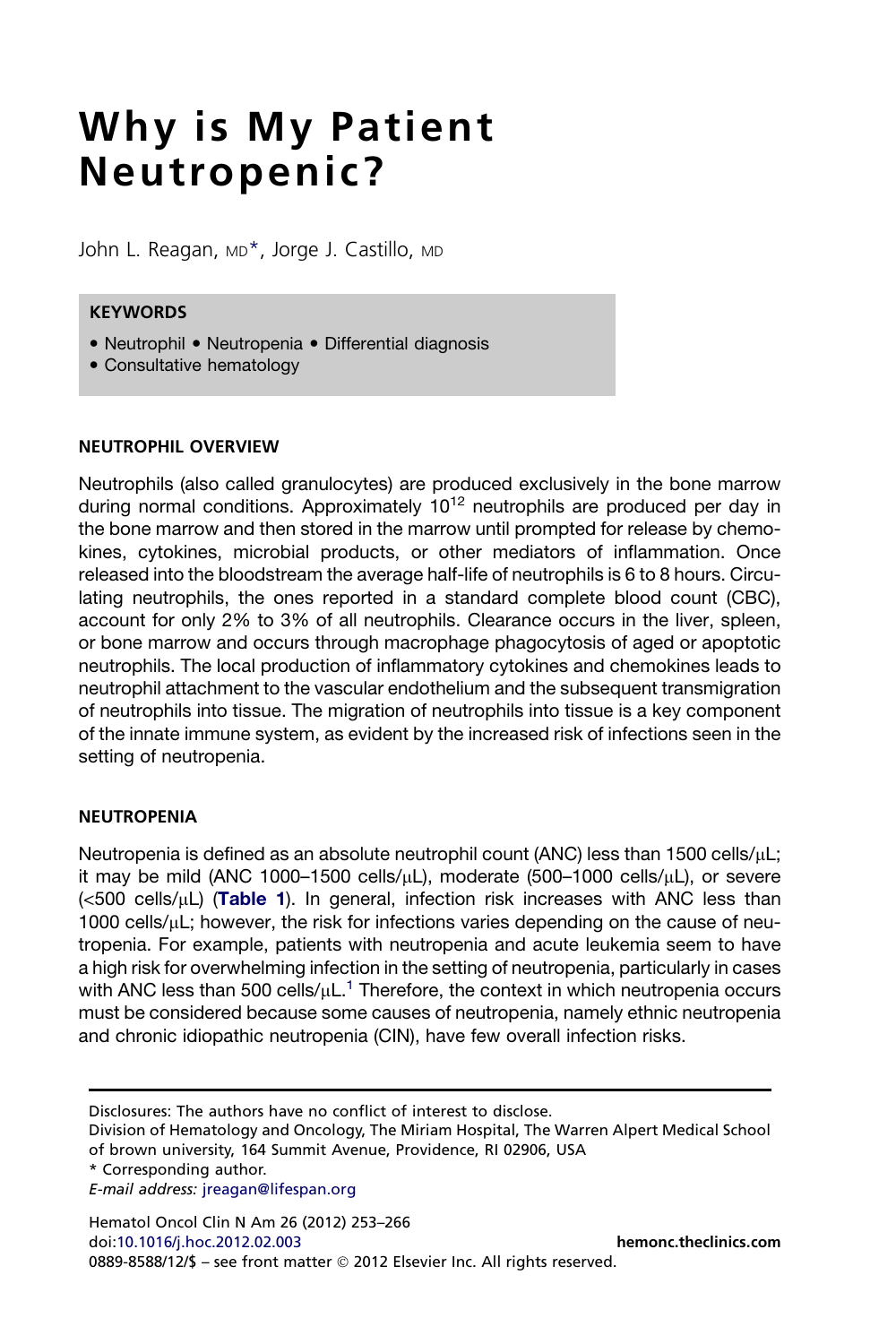<span id="page-1-0"></span>

| Table 1<br>Severity of neutropenia |                     |                          |
|------------------------------------|---------------------|--------------------------|
|                                    | <b>ANC</b>          | <b>Risk of Infection</b> |
| Mild neutropenia                   | ANC <1500 but >1000 | Mild                     |
| Moderate neutropenia               | ANC <1000 but >500  | Moderate                 |
| Severe neutropenia                 | ANC <500 but >200   | Severe                   |
| Agranulocytosis                    | ANC < 200           | Severe                   |

## DIAGNOSTIC WORKUP

Initial workup consists of a CBC, with a differential count to evaluate the severity of the neutropenia. A full history is also essential to determine race, ethnicity, new medications (including over-the-counter and complementary medications), and potential infectious exposures. Review of systems should focus on fevers, chills, night sweats, weight loss, excess bleeding or bruising, or recurrent infections. A comprehensive physical examination should be performed, with a focus on an examination for signs of infection, hepatosplenomegaly, and lymphadenopathy. After this examination, a detailed review of the peripheral smear should follow, to look for neutrophil abnormalities such as Döhle bodies (infection), immature neutrophil precursors (infection, myelodysplasia, myelopthisis), hypoplastic changes in the neutrophils (myelodysplasia), hyperlobulation (nutritional deficiencies), and white cell inclusions (eg, anaplasmosis (Fig. 1), bartonellosis). Review of red cell morphology on peripheral smear may also offer clues to the cause of neutropenia because dacrocytes (teardrop cells) and nucleated red cells (myelodysplasia, fibrosis, myelopthisis) in addition to red cell inclusions (eg, babesiosis, malaria) may all be seen in disease states associated with neutropenia. Additional routine blood work should include:

- Reticulocyte count
- Lactate dehydrogenase
- Erythrocyte sedimentation rate
- Rheumatoid factor/anticyclic citrullinated protein antibody
- Antinuclear antibodies
- Thyroid-stimulating hormone



Fig. 1. Neutrophil with an intracellular morula in a patient with anaplasmosis.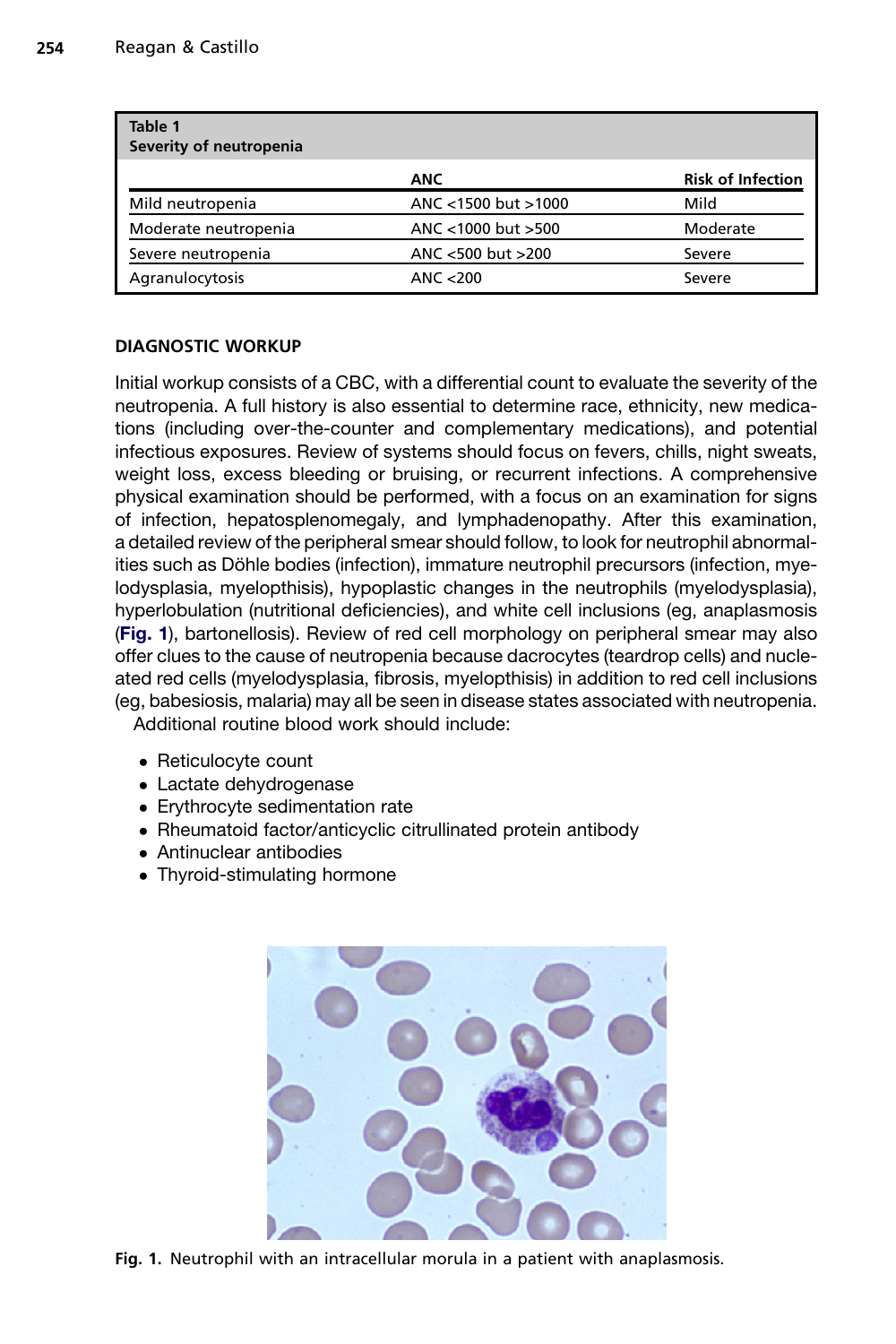- Human immunodeficiency virus (HIV) enzyme-linked immunosorbent assay (ELI-SA) test with confirmation by Western blot
- $\bullet$  Vitamin  $B_{12}$  levels
- Folate levels.

In cases in which diarrhea is present, stool samples should be checked for the presence of fecal leukocytes and cultured for *Shigella* and *Salmonella*. If tick-borne illnesses are part of the differential diagnosis, then an ELISA for *Borrelia burgdorferi*, the causative agent of Lyme disease, should be ordered and, if positive, the result should be confirmed by Western blot. If babesiosis is suspected, *Babesia* immunofluorescent antibody (IFA) and polymerase chain reaction (PCR) tests should be ordered. *Anaplasma* infection should be evaluated, if needed, by IFA, ELISA, or PCR tests. The granulocyte agglutination test or granulocyte immunofluorescence test for antigranulocyte antibodies to evaluate potential autoimmune neutropenic syndromes may be considered. Bone marrow aspirate and biopsy should be reserved for those cases in which there is a high suspicion for malignancy, either hematologic or metastatic solid tumor.

## CAUSES

The most common causes of neutropenia are shown in **[Boxes 1–3](#page-3-0)**.

## ETHNIC VARIATION

Ethnic neutropenia has been described in persons of African, African American, Yem-enite Jewish, West Indian, and Arab Jordanian ancestry.<sup>[2,3](#page-11-0)</sup> In the United States, the prevalence of neutropenia (ANC <1500 cells/uL) amongst African Americans is 4.5%, whereas it has been reported at 0.79% and 0.38% in whites and Mexican-Americans, respectively.<sup>[2](#page-11-0)</sup> The pathophysiology in ethnic neutropenia seems to be a decrease in the number of neutrophil precursors within the bone marrow. However, there is no decrease in the functionality of the neutrophils.<sup>[4](#page-11-0)</sup> Ethnic neutropenia is a benign process that carries no increased risks for infections but should be considered early in the initial diagnostic workup to prevent unnecessary testing. Recently, the role of ethnic neutropenia has been addressed in patients receiving chemotherapy, because most clinical trials withhold chemotherapy in the setting of an ANC less than 1500 cells/ $\mu$ L. Hsieh and colleagues<sup>[2](#page-11-0)</sup> make the case that chemotherapy can be administered with granulocyte colony-stimulating factor (G-CSF) support, if appropriate, in patients with ethnic neutropenia at ANC of 500 to 1500 cells/ $\mu$ L.

## CONGENITAL NEUTROPENIA

The hematologist who treats adults should also be familiar with congenital forms of neutropenia (see [Box 2](#page-4-0)). Cases can be mild and therefore not diagnosed until patients reach their adult years and have more regular blood work performed. Moreover, patients with severe forms of congenital neutropenia are living longer and require transitions from pediatric hematologists to their adult counterparts. The 2 most common forms of congenital neutropenia, cyclic neutropenia and severe congential neutropenia (SCN, or Kostmann syndrome), are reviewed here with other causes of congenital neutropenia.

## Cyclic Neutropenia

Typically, in cyclic neutropenia a family history is important because the condition occurs through autosomal-dominant inheritance, although sporadic cases have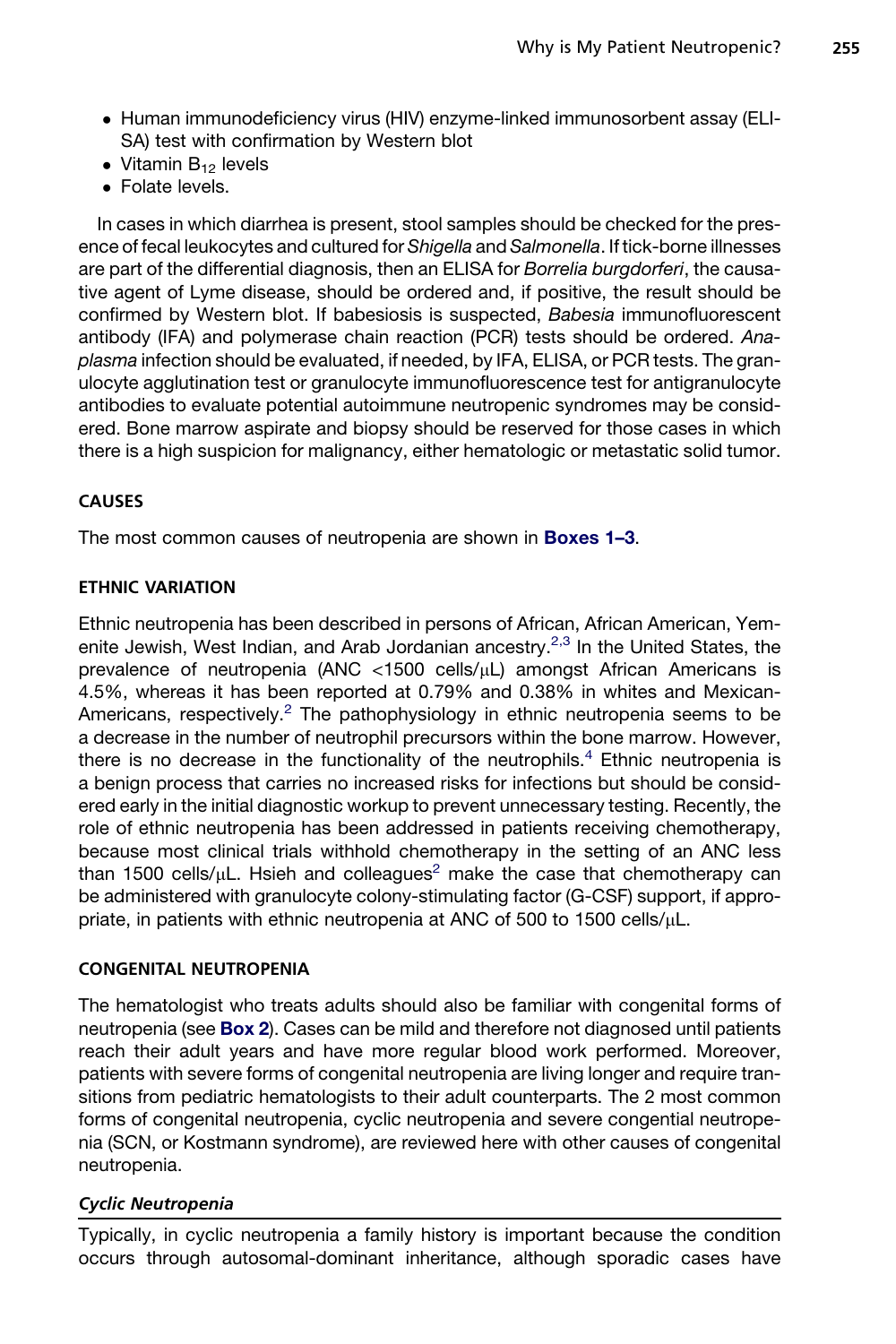<span id="page-3-0"></span>

| Box 1                        |  |  |
|------------------------------|--|--|
| <b>Causes of neutropenia</b> |  |  |

- 
- 1. Ethnic variations
- 2. Immune-related
	- a. Primary immune neutropenia
	- b. Secondary immune neutropenia
		- i. Felty syndrome (FS)
		- ii. Systemic lupus erythematosus (SLE)
		- iii. Rheumatoid arthritis (RA)
- 3. Infectious
	- a. Sepsis
	- b. Parasitic
	- c. Viral
	- d. Bacterial
- 4. Malignancy
	- a. Acute leukemia
	- b. Myelodysplastic syndrome (MDS)
	- c. Myelophthisis
	- d. Large granulocytic lymphocytic leukemia
- 5. Medication
	- a. Antibiotics
	- b. Cardiac
	- c. Anticonvulsants
	- d. Psychiatric
	- e. Antiinflammatory
	- f. Hypoglycemics
	- g. Antineoplastic agents
- 6. Mechanical
	- a. Splenomegaly
- 7. Nutritional deficiencies
	- a. Vitamin  $B_{12}$  (cobalamin)
	- b. Folic acid
	- c. Copper
- 8. Other
	- a. Hypothyroidism/hyperthyroidism

been reported. The neutrophil count cycles over an approximately 21-day period. Patients commonly develop oral ulcerations, fevers, cervical lymphadenopathy, and skin infections during neutrophil nadir periods, but severe infections are usually not seen. The disorder is secondary to a mutation in the neutrophil elastase gene that leads to increased apoptosis in neutrophil precursors.<sup>[5](#page-11-0)</sup> Treatment, if required, is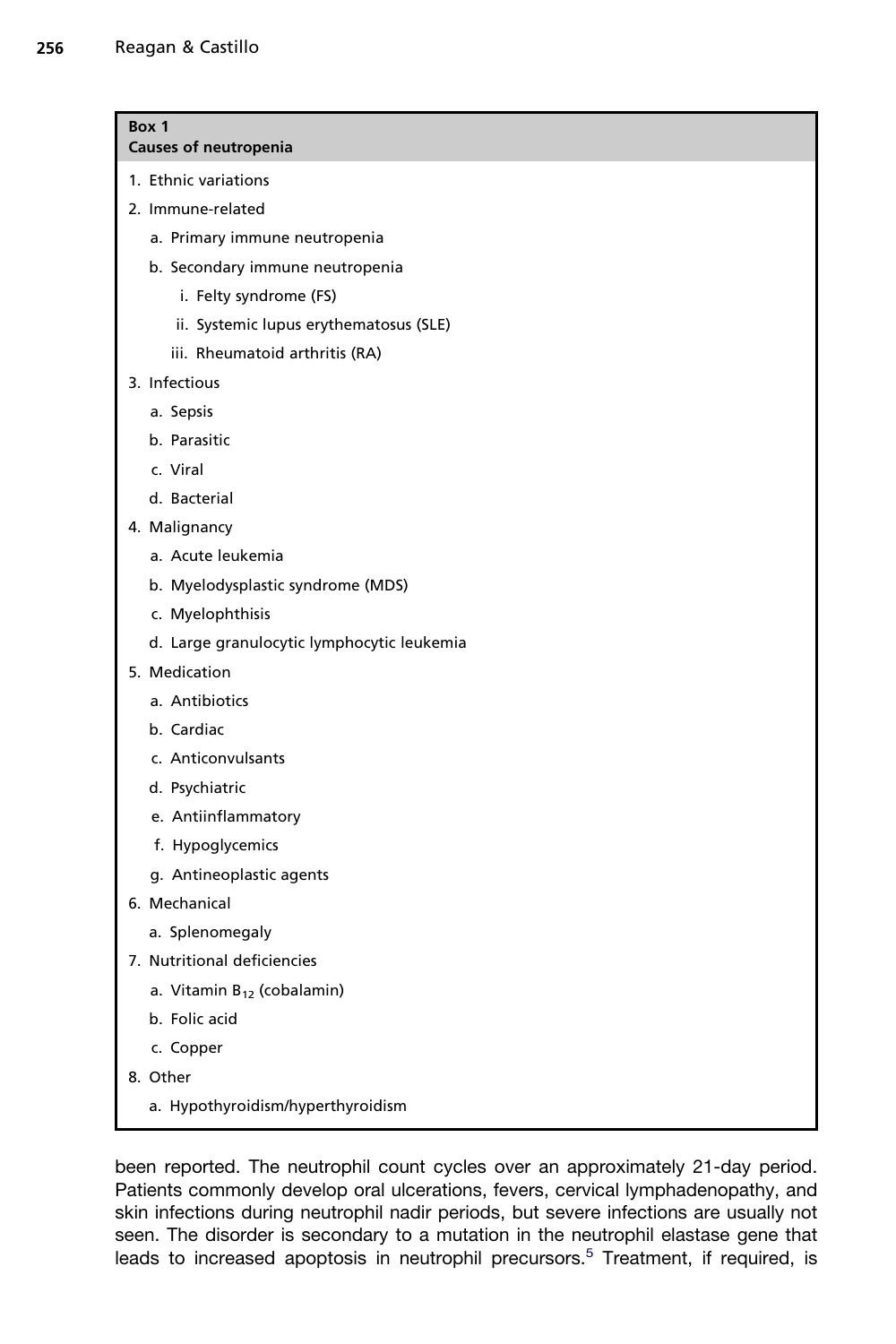<span id="page-4-0"></span>

| Box 2<br>Causes of congenital neutropenia                                      |
|--------------------------------------------------------------------------------|
| 1. Severe congenital neutropenia (SCN)                                         |
| 2. Cyclic neutropenia                                                          |
| 3. WHIM (warts, hypogammaglobulinemia, infections, and myelokathexis) syndrome |
| 4. Shwachman-Diamond syndrome                                                  |
| 5. Barth syndrome                                                              |
| 6. Pearson syndrome                                                            |
| 7. Glycogen storage disease type 1B                                            |
| 8. Cartilage-hair hypoplasia                                                   |
| 9. Dyskeratosis congenita                                                      |
|                                                                                |

centered on G-CSF with good overall results. The level of neutropenia sometimes improves with age.<sup>[6](#page-11-0)</sup>

## Severe Congenital Neutropenia (Kostmann Syndrome)

Initially described by the Swedish physician Rolf Kostmann in 1956 in a cohort of children who presented with agranulocytosis and severe infections. SCN was, at first, believed to occur through autosomal-recessive inheritance. However, autosomaldominant inheritance and sporadic cases of SCN have also been reported. Like cyclic neutropenia, mutations in the neutrophil elastase gene have been found in patients with SCN, although bone marrow biopsy shows maturation arrest at the promyelocyte stage. However, the role of these mutations remains unclear because they were found in a subgroup of patients with SCN but were also found in phenotypically normal family members.<sup>5</sup> HAX1 gene mutations have been associated with autosomal-recessive forms of  $SCN$ ,<sup>[7](#page-11-0)</sup> whereas ELA2 mutations are commonly found in autosomaldominant and sporadic cases of the disease. $8$  More recently, a mutation in the G6PC3 gene has also been shown to result in  $SCN<sup>9</sup>$  $SCN<sup>9</sup>$  $SCN<sup>9</sup>$  More than 90% of the patients respond to G-CSF administration. Long-term complications include a risk for transformation to myelodysplasia or leukemia in 22% of patients. This transformation has been unmasked now that patients live longer because of G-CSF therapy.<sup>[10](#page-11-0)</sup> Vasculitis, splenomegaly, and osteoporosis frequently occur in this patient population.<sup>[11](#page-11-0)</sup>

#### IMMUNE-RELATED NEUTROPENIA

Immune causes of neutropenia are secondary to circulating antibodies binding to and destroying peripheral neutrophils. Autoimmune neutropenia (AIN) can be either primary, when no clear underlying cause is present, or secondary, when it is associated with an underlying autoimmune condition. Disease states seen with secondary AIN are typically RA and SLE, although other autoimmune diseases, malignancies, infection, and drugs may also be associated.

#### Primary AIN

The diagnosis of primary AIN is based on the presence of antigranuloctye antibodies and the absence of a potential underlying disease-specific cause, as outlined in the section on secondary AIN. Primary AIN is usually seen in children younger than 2 years of age, and common associated infections include skin, upper respiratory, and ear infections. Most patients with AIN have antibodies that recognize antigens on the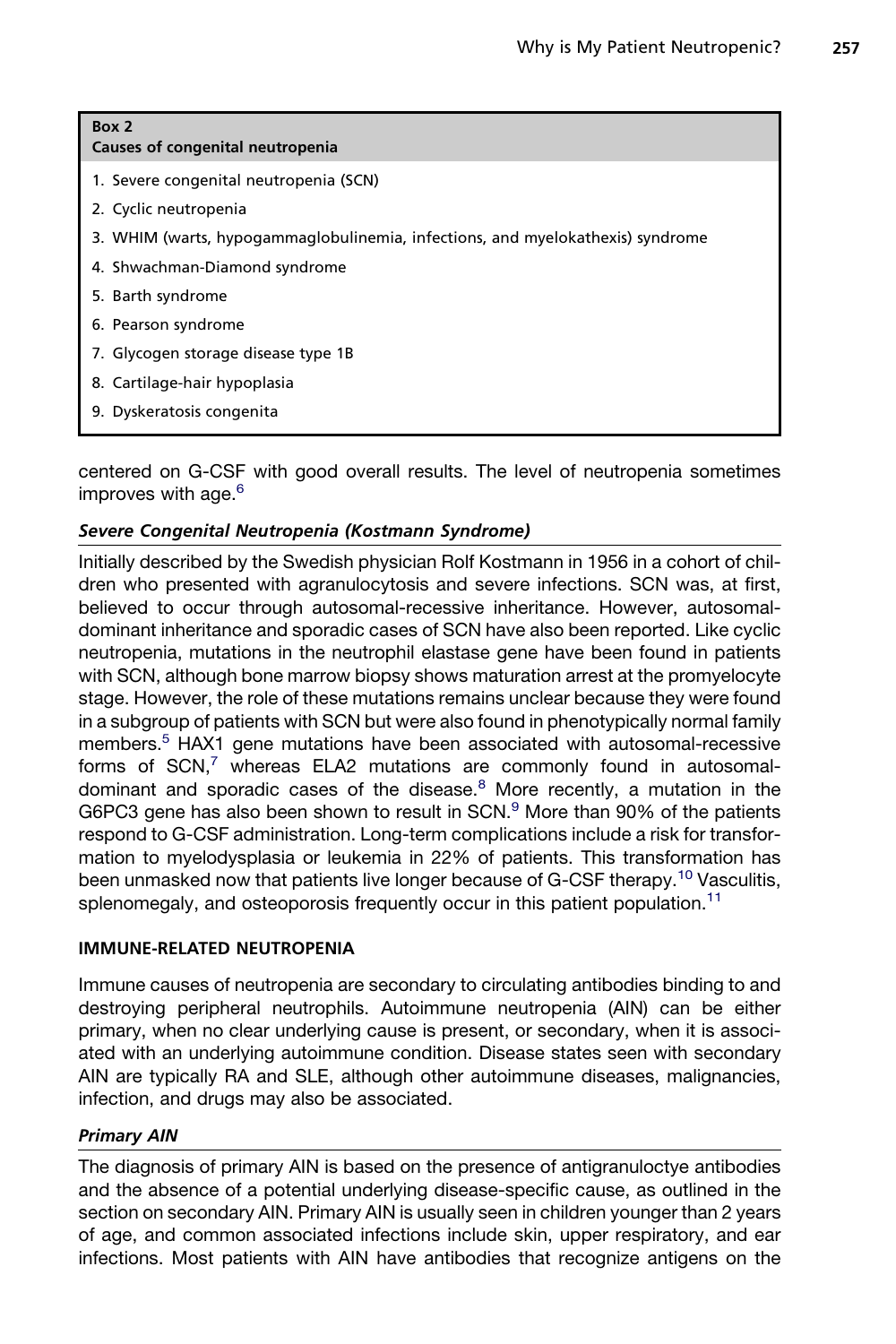<span id="page-5-0"></span>

| Box 3<br>Infectious causes of neutropenia     |  |  |  |  |
|-----------------------------------------------|--|--|--|--|
| 1. Sepsis                                     |  |  |  |  |
| 2. Parasitic                                  |  |  |  |  |
| a. Malaria                                    |  |  |  |  |
| b. Leishmaniasis (kala-azar)                  |  |  |  |  |
| c. Babesiosis                                 |  |  |  |  |
| 3. Viral                                      |  |  |  |  |
| a. HIV                                        |  |  |  |  |
| b. Human herpesviruses                        |  |  |  |  |
| i. Herpes simplex virus 1 and 2               |  |  |  |  |
| ii. Varicella zoster virus                    |  |  |  |  |
| iii. Epstein-Barr virus                       |  |  |  |  |
| iv. Cytomegalovirus (CMV)                     |  |  |  |  |
| v. Roseolovirus (sixth disease)               |  |  |  |  |
| c. Parvovirus B19 (fifth disease)             |  |  |  |  |
| d. Hepatitis A, B, and C virus                |  |  |  |  |
| e. Measles                                    |  |  |  |  |
| f. Rubella                                    |  |  |  |  |
| 4. Bacterial                                  |  |  |  |  |
| a. Shigella                                   |  |  |  |  |
| b. Salmonella (typhoid fever)                 |  |  |  |  |
| c. Zoonotic diseases (tularemia, brucellosis) |  |  |  |  |
| d. Anaplasmosis                               |  |  |  |  |
| e. Lyme disease                               |  |  |  |  |
| 5. Mycobacterial                              |  |  |  |  |
| a. Mycobacterium tuberculosis                 |  |  |  |  |
| b. M avium                                    |  |  |  |  |

IgG Fc receptor IIIb. In terms of clinical course, primary AIN is usually self-limited. In severe cases of primary AIN in which there is persistent infection or when surgery is required, G-CSF, steroids, or intravenous immunoglobulin can be used, with response rates of 100%, 75%, and 50%, respectively.<sup>[12](#page-11-0)</sup>

# Pure White Cell Aplasia

Neutropenia in which there are no neutrophil precursors present in the bone marrow alongside normal red blood cell and platelet precursors is termed pure white cell aplasia (PWCA). PWCA is a rare cause of neutropenia, for which only case reports are available. There seems to be an association with thymoma,<sup>[13](#page-12-0)</sup> with treatment centered on thymoma removal along with immunosuppressive therapy such as rituximab and cyclosporine.<sup>[14,15](#page-12-0)</sup> The mechanism of action is immune mediated by antibody development to neutrophil progenitor cells that spares pluripotent stem cells, erythroid precur-sors, and mature neutrophils.<sup>[16](#page-12-0)</sup>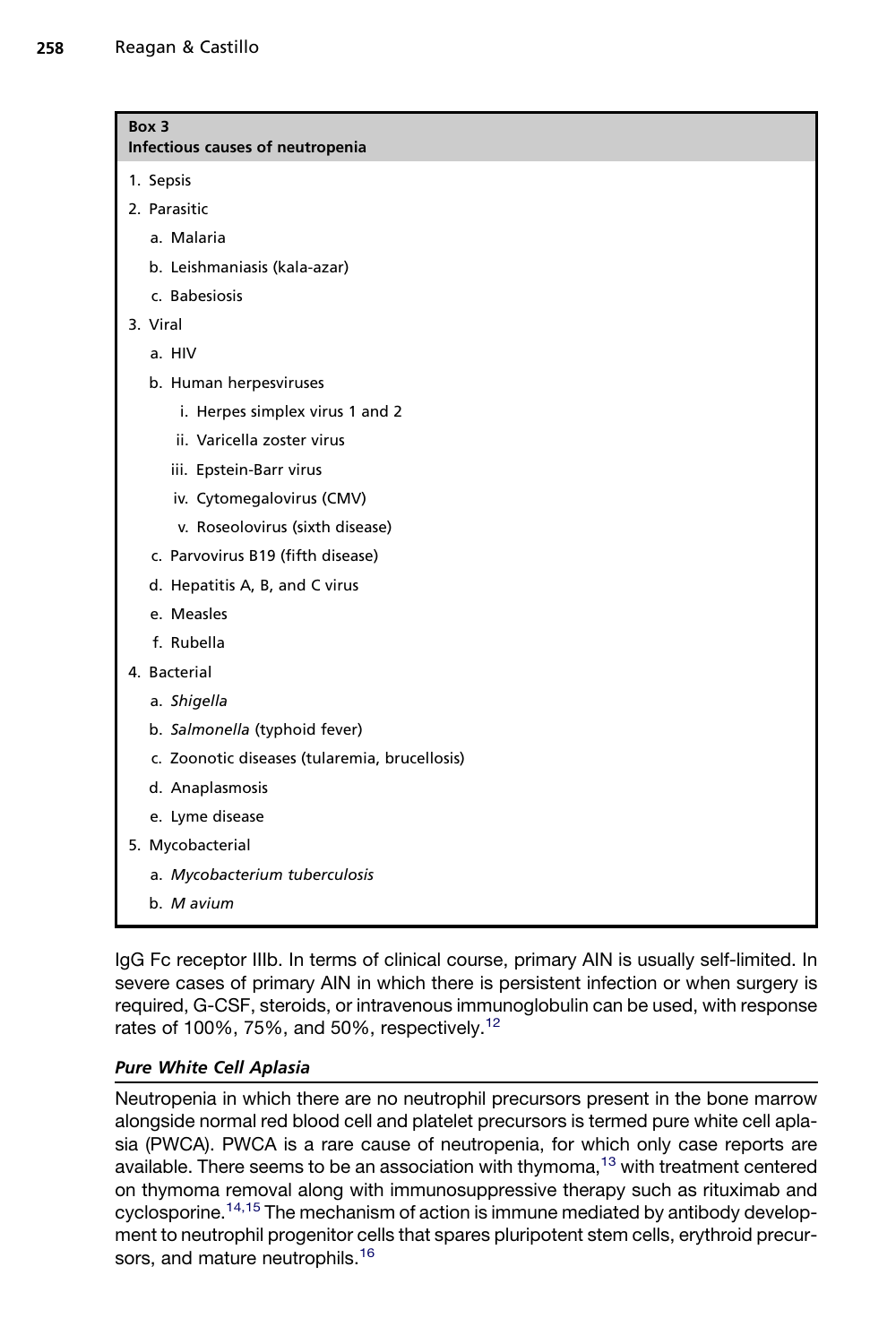## Secondary AIN

#### Systemic lupus erythematosus

Neutropenia has been reported in approximately 20% to 50% of patients with SLE.<sup>[17–19](#page-12-0)</sup> The incidence of moderate to severe neutropenia is less; 1% to 5% of patients with SLE had ANCs less than 1000 cells/ $\mu$ L.<sup>[18](#page-12-0)</sup> Associated findings in patients with SLE and moderate to severe neutropenia are use of medications known to cause neutropenia (ie, cotrimoxazole, phenytoin, and amoxicillin/clavulanic acid), immunosuppressive drugs, thrombocytopenia, and central nervous system involvement of SLE.<sup>[20](#page-12-0)</sup> The mechanism by which neutropenia occurs in SLE is through antineutrophil antibody production, increased apoptosis of circulating neutrophils, $21$  and a direct myelosuppressive effect by SLE on the bone marrow.<sup>[22,23](#page-12-0)</sup> In terms of antibody production, 1 hypothesis is that anti-SSA (Ro) and anti-SSB antibodies either crossreact with neutrophil epitopes or bind directly to neutrophil antigens. In the case of anti-SSA, antibody binds neutrophils, activating complement fixation and neutrophil destruction.<sup>[24](#page-12-0)</sup> Anti-SSB antibodies have been detected in the sera of patients with neutropenia and have been shown to increase neutrophil apoptosis.<sup>[25](#page-12-0)</sup> The first step in treating SLE-associated neutropenia is to treat the SLE itself. Persistent moderate to severe neutropenia in a patient with well-controlled SLE warrants a closer look at potential offending medications as well as possible infectious causes, particularly when immunosuppression is present. G-CSF should be used in caution in patients with SLE because mild to severe disease flares have been described, including cases of irreversibly damaged renal function.<sup>[26](#page-12-0)</sup>

## Rheumatoid arthritis and felty syndrome

FS is a variant of RA associated with leukopenia, most often manifesting as neutropenia, splenomegaly, severe arthralgias, rheumatoid nodules, pulmonary fibrosis, and vasculitis. Laboratory findings associated with FS are increased levels of RF, hyper-gammaglobulinemia, and immune complexes in the blood.<sup>[27](#page-12-0)</sup> Almost 90% of patients with FS are HLA-DR4+. This same high percentage is seen in patients with RA and large granular lymphocytic (LGL) leukemia, suggesting that these 2 diseases may represent 1 entity.<sup>[28](#page-12-0)</sup> The primary treatment of FS is immunosuppression; however, care must be taken given the high rate of overwhelming sepsis in this patient population. Methotrexate, hydroxychloroquine, and intravenous immunoglobulin have been used with varying success. Rituximab does not have activity in FS. In cases of severe neutropenia, G-CSF can be used with the goal of an ANC greater than 1000 cells/ $\mu$ L but as in SLE-induced neutropenia the use of G-CSF has been associated with vascu-litic flares and worsening arthralgias.<sup>[29](#page-12-0)</sup>

#### Hyperthyroidism (Graves disease)

Hyperthyroidism has been shown to cause neutropenia, with improvement in neutro-phil levels with correction of excess thyroid hormone production.<sup>[30](#page-12-0)</sup> Both cell-bound and circulating antineutrophil antibodies have been found in the serum of patients with Graves disease, suggesting an underlying autoimmune process.<sup>[31](#page-12-0)</sup>

#### Chronic idiopathic neutropenia

Patients without another clear cause for their neutropenia are frequently labeled with CIN. The clinical hallmarks of CIN are an acquired neutropenia with a relatively stable, suppressed neutrophil count without recurrent infections.

Full diagnostic criteria are as follows:

• ANC less than 1800 cells/ $\mu$ L in whites or less than 1500 cells/ $\mu$ L in individuals of African ancestry for greater than 3 months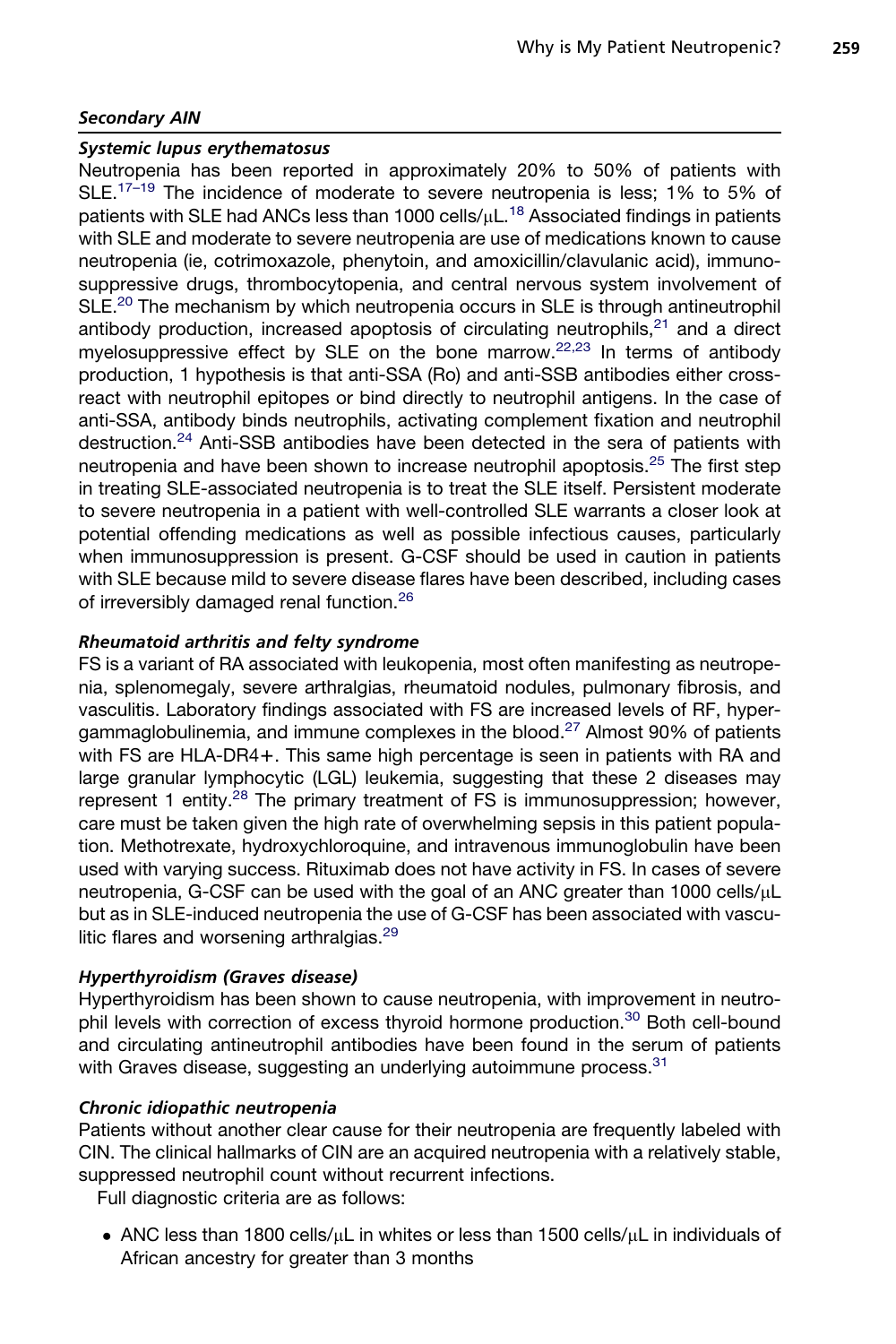- No clinical, serologic, or imaging evidence for another cause of neutropenia
- Absence of radiation exposures, chemical compound use, or drug intake associated with neutropenia
- Normal bone marrow karyotype
- No antineutrophil antibodies detected in the serum (a minimum of 2 methods such as the granulocyte agglutination and granulocyte immunofluorescence test should be used for confirmatory purposes).

Historically, this diagnosis served as one of exclusion, with no clear underlying pathophysiologic mechanism. Recently, however, new data have described CIN as a failure of the bone marrow microenvironment. Patients with CIN have increased inflammatory changes within the bone marrow through the presence of activated T cells as well as interferon  $\gamma$ , tumor necrosis factor  $\alpha$ , Fas-ligand, and transforming growth factor  $\beta$ 1  $(TGF- $\beta$ )<sup>8</sup> Mesenchymal stem cells seem to play a role in the formation of the bone$  $(TGF- $\beta$ )<sup>8</sup> Mesenchymal stem cells seem to play a role in the formation of the bone$  $(TGF- $\beta$ )<sup>8</sup> Mesenchymal stem cells seem to play a role in the formation of the bone$ marrow microenvironment through the increasing production of  $TGF-<sub>81</sub>$ .<sup>32</sup> The overproduction of TGF- $\beta$ 1 in turn suppresses interleukin 10, an antiinflammatory cyto-kine.<sup>[33](#page-13-0)</sup> These changes lead to increased apoptosis within neutrophil progenitor cells.

#### DRUGS

Drug-induced neutropenia is a rare condition, with reports of 2 to 15 cases per million per year. However, it remains a common cause for neutropenia and should be considered at the outset in any patient presenting with neutropenia. The incidence increases with age, likely because older patients are exposed to more drugs than younger individuals. Almost all medication classes have been implicated; however, the major causes of drug-induced neutropenia include b-lactam antibiotics, cotrimoxazole, antithyroid medications, ticlodipine, neuroleptics such as clozaril, antiepileptics, and nonsteroidal antiinflammatory medications.<sup>[34](#page-13-0)</sup> The onset of neutropenia and time to resolution of neutropenia are dependent on the drug involved.<sup>[35](#page-13-0)</sup> Ten common causes of drug-induced neutropenia are outlined in [Table 2](#page-8-0).

Neutropenia secondary to medications is typically caused by either repeated exposure to the drug, resulting in myelosuppression, or through intermittent exposure, causing an immunologic phenomenon. Immune-mediated drug-induced neutropenia is most commonly seen in  $\beta$ -lactam antibiotics and antithyroid medications and is directly secondary to antibody production and subsequent neutrophil or neutrophil progenitor destruction. A bone marrow biopsy can be informative to define the duration of neutropenia. In scenarios in which no neutrophil precursors are present, recovery of neutrophils can take up to 14 days. However, in other settings, there is a picture of myeloid maturation arrest in which precursors are still present but mature neutrophils are absent. In this case, recovery takes 5 to 7 days.<sup>[34](#page-13-0)</sup>

In a recent systemic review by Andersohn and colleagues that compiled all case reports of drug-induced neutropenia,  $35$  those with an ANC less than 100 cells/ $\mu$ L experienced higher rates of fatal complications than patients with ANC greater than 100 cells/ $\mu$ L. With regard to treatment, the first intervention is discontinuation of the suspected medication. The investigators also include data about the typical length of time culprit medications are taken before neutropenia occurs and the expected time for recovery once culprit medications are discontinued. Careful assessment of the risks for infection is necessary, with action taken if fevers develop. The role of growth factor support is less clear. Andersohn and colleagues show no statistically significant difference in the percentage of deaths in patients with drug-induced thrombocytopenia who were given growth factor support (5%) versus those who were not (6%). Therefore, in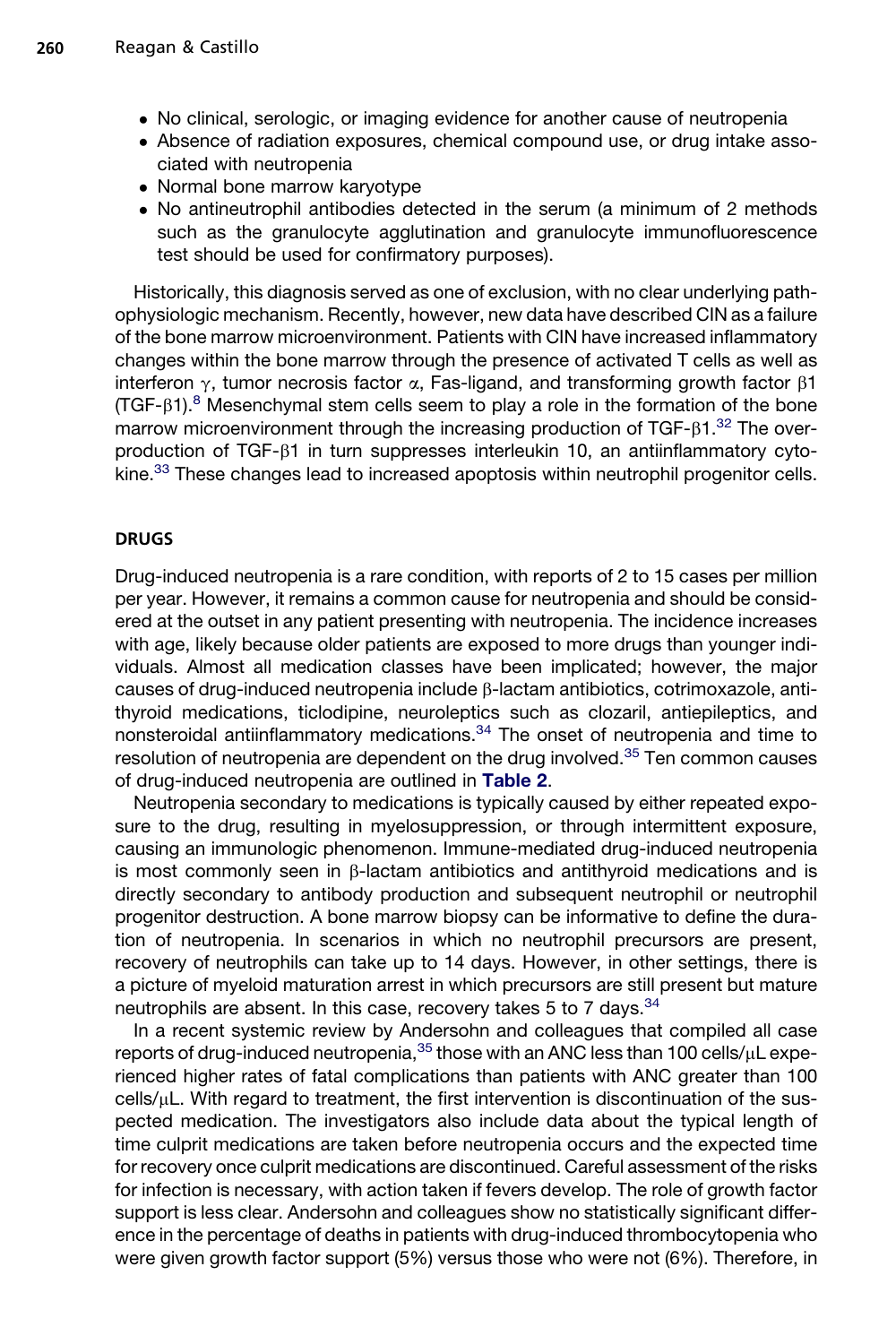## <span id="page-8-0"></span>Table 2

The 10 most common medications that cause drug-induced neutropenia as adapted from Andersohn et al.<sup>[35](#page-13-0)</sup> All medications have at least 1 definite case report as <sup>a</sup> causative agent for neutropenia

| Drug             | <b>Class</b>                  | <b>Definite Cases</b> | <b>Probable Cases</b> | <b>Duration of Exposure Before</b><br>Neutropenia Onset (d) | <b>Time to Neutrophil Recovery</b><br>(d) |
|------------------|-------------------------------|-----------------------|-----------------------|-------------------------------------------------------------|-------------------------------------------|
| Dipyrone         | Nonsteroidal antiinflammatory | 6                     |                       |                                                             | 10                                        |
| Procainamide     | Antiarrythmic                 |                       | 19                    | 47                                                          |                                           |
| Quinidine        | Antiarrythmic                 |                       |                       | 35                                                          |                                           |
| <b>Nafcillin</b> | Antibiotic                    |                       |                       | 22                                                          |                                           |
| Oxacillin        | Antibiotic                    |                       |                       | 22                                                          |                                           |
| Penicillin G     | Antibiotic                    |                       |                       | 25                                                          |                                           |
| Levamisole       | Antirheumatic                 |                       | h                     | 60                                                          | 10                                        |
| Propylthiouracil | Antithyroid                   |                       | 10                    | 36                                                          | 10                                        |
| Chlorpromazine   | Antipsychotic                 |                       | n                     | 45                                                          |                                           |
| Clozapine        | Antipsychotic                 |                       | 49                    | 56                                                          | 12                                        |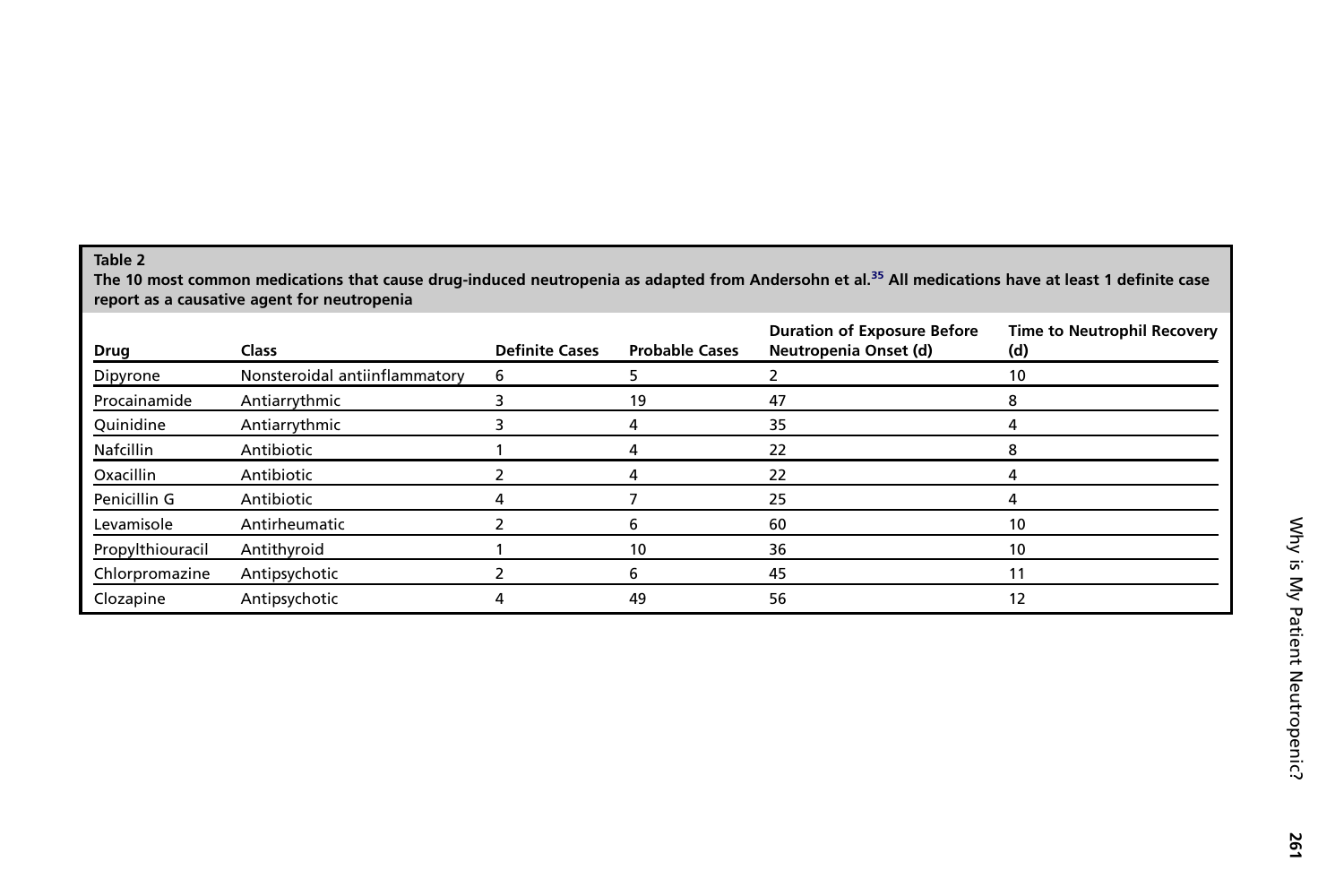the setting of fevers and drug-induced neutropenia, broad-spectrum antibiotic coverage is warranted and growth factor support can be considered.<sup>[34,35](#page-13-0)</sup>

## Rituximab

Rituximab (Rituxan) is a chimeric anti-CD20 monoclonal antibody commonly used for the treatment of B-cell lymphomas and autoimmune conditions. Late-onset neutropenia (LON) has been described in which neutrophil counts decrease 3 to 4 weeks after the last rituximab infusion. The incidence has been reported as between 3% and 27% of patients, with those most at risk for LON being patients after autologous stem cell transplant, HIV-positive patients, and those patients who have received purine analogues such as fludarabine. The infection rate is close to 17%, and no clear mech-anism of action has been defined.<sup>[36](#page-13-0)</sup>

#### INFECTIONS **HIV**

When evaluating the HIV-positive patient for neutropenia, it is paramount to first exclude indirect effects of HIV infection, such as medication effect from antiretroviral medications, opportunistic infections like CMV, or malignancy, before focusing on the role that HIV has on neutropenia (see **[Box 3](#page-5-0)**). In terms of medications, the myelosuppressive effect of zidovudine (AZT) on the bone marrow was recognized in the late 1980s. The use of AZT has declined in the United States, although it continues to be one of the most common agents used in developing countries. In terms of frequency of drug-induced neutropenia in HIV, the primary culprit is AZT followed by trimethoprim/sulfamethoxazole and ganciclovir. In this patient population, chemotherapy- induced neutropenia was more likely to result in infection than other drug causes of neutropenia.[37](#page-13-0) Opportunistic infections such as *M avium* complex (MAC), *M tuberculosis*, and *Histoplasma capsulatum* should be considered in the HIV patient with neutropenia in addition to the more common infections associated in neutropenia outlined later.

In terms of neutropenia frequency, the Women's Interagency HIV Study involving 1729 women found 44% of those with HIV with an ANC less than 2000 cells/ $\mu$ L, whereas 7% had an ANC less than 1000 cells/ $\mu$ L. During the 7.5-year follow-up period, 31% had at least 1 ANC less than 1000 cells/mL. Factors associated with neutropenia were a low CD4 count  $\langle$  (<200 cells/ $\mu$ L) and high HIV viral load (>100,000 copies/mL). Conversely, an increased CD4 count  $(>500 \text{ cells/µL})$  and HAART (highly active antiretroviral therapy) were associated with correction of underlying neutrope-nia. No link between neutropenia and survival was found.<sup>[38](#page-13-0)</sup> Another multinational study conducted in Africa, Asia, South America, the Caribbean, and the United States in which neutropenia was defined as an ANC less than  $1300$  cells/ $\mu$ L also found lower CD4 counts in addition to thrombocytopenia associated with neutropenia in newly diagnosed HIV-positive patients.<sup>[39](#page-13-0)</sup> Low CD4 counts and the link to neutropenia have been described elsewhere.<sup>[40](#page-13-0)</sup> The duration of neutropenia in patients with HIV is typically less than 2 weeks, with most individuals not developing infections.<sup>[41](#page-13-0)</sup> The exact mechanism by which neutropenia occurs in patients with HIV is unclear. Studies have suggested direct effects of HIV causing increased apoptosis in neutrophils<sup>[42](#page-13-0)</sup> as well as premature phagocytosis of bone marrow cells, which may account for the observed neutropenia. In addition, G-CSF levels in patients with HIV are lower than those without HIV.<sup>[43](#page-13-0)</sup> In a randomized controlled trial, daily or intermittent filgastrim to keep the ANC greater than 2000 cells/ $\mu$ L was shown to decrease the number of episodes of severe neutropenia (ANC  $<500$  cells/ $\mu$ L) or death in a statistically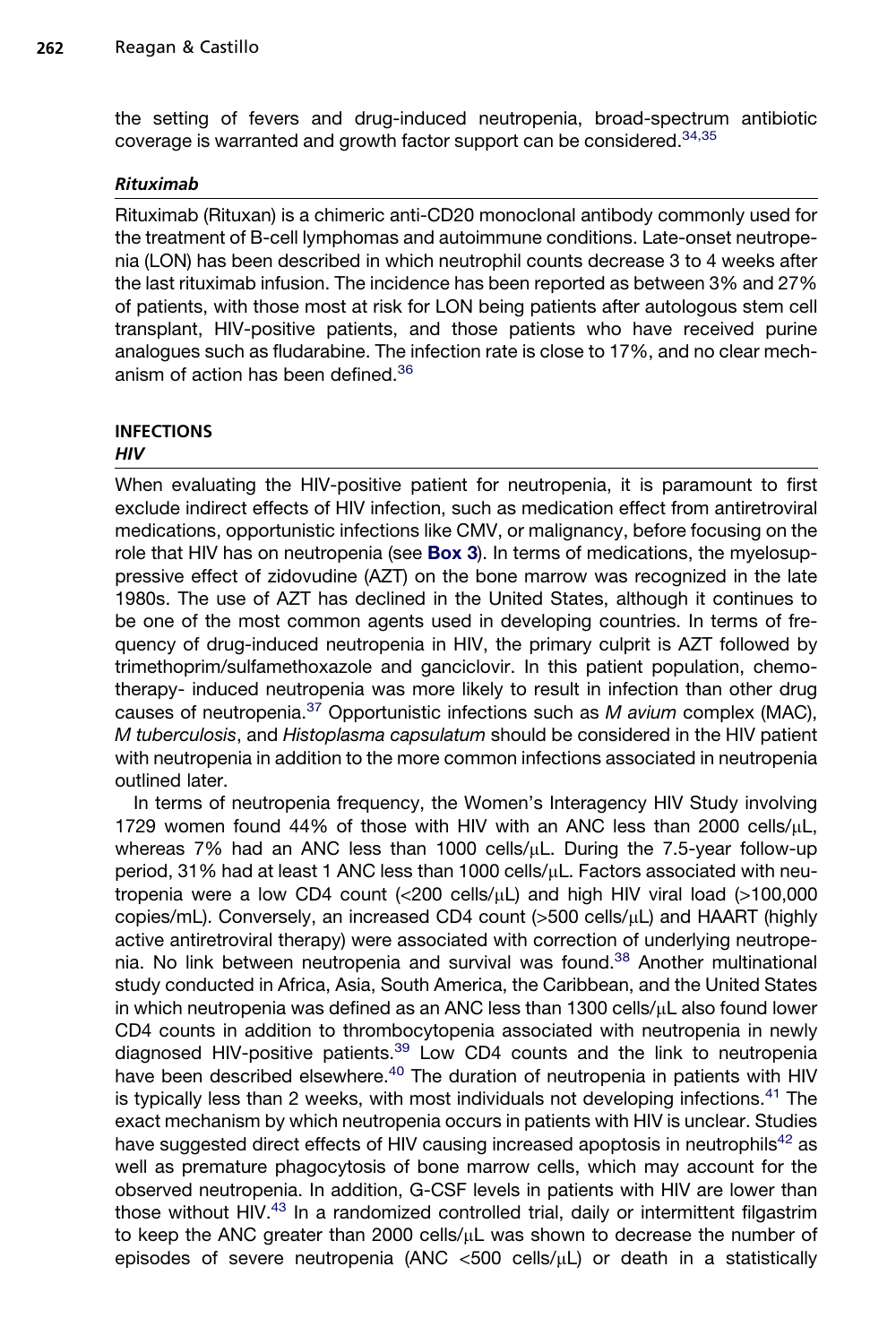significant manner compared with the control population who received G-CSF only for severe neutropenia.<sup>[44](#page-13-0)</sup>

## Other Viruses

A great deal of literature discusses the role of HIV in neutropenia. However, other notable viruses can be the cause of neutropenia. Many of these viruses such as human herpesvirus 6 and measles are typically seen in children. Others, like CMV, are typically seen in immunocompromised individuals but can occasionally be present in immunocompetent patients.

## **Bacterial**

Sepsis is one of the most common bacterial causes of neutropenia and may be secondary to any bacteria type. Sepsis-induced neutropenia is caused by the consumption of neutrophils from the overwhelming infection. *Shigella* and *Salmonella* are potential causes, particularly in patients with a history of diarrhea. Typhoid fever secondary to *Salmonella* should be considered in patients with neutropenia and abdominal pain, particularly those who have recently traveled outside the United States to endemic areas. Zoonotic diseases such as tularemia and brucellosis may also present with neutropenia in patients with recent animal exposures.<sup>[45](#page-13-0)</sup> In areas where tick-borne illnesses are abundant, anaplasmosis should be considered in the differential for patients who present with fevers and neutropenia. The neutropenia seen in anaplasmosis is through the direct infection of neutrophils with the gramnegative bacteria *Anaplasma phagocytophilum*. [45](#page-13-0)

## Parasites

Parasitic infections typically cause neutropenia via an indirect mechanism. In cases of malaria or visceral leishmaniasis, the resulting splenomegaly that develops through hemolysis leads to neutropenia.<sup>[45](#page-13-0)</sup> Careful attention should be paid in the initial assessment to travel to areas where these diseases are endemic.

#### MALIGNANCY LGL Leukemia

LGL leukemia can be either T-cell–mediated (T-LGL) (85%) or NK-cell–mediated (NK-LGL) (15%). LGL leukemia is most frequently seen in older patients, with an average age at diagnosis of 60 years. Neutropenia is seen in both T-LGL and NK-LGL leukemia, with case series reporting rates of 48% to 84% of patients with ANC less than 1500 cells/µL and 7% to 48% with ANC less than 500 cells/µL. Diagnosis is<br>based on flow cytometry.<sup>[46](#page-13-0)</sup> Clinical findings include splenomegaly in 25% to 50% of patients. Approximately half of patients require treatment because of either persistent neutropenia or anemia. No standard treatment modality exists, but immunosuppressive medications such as steroids, methotrexate, cyclophosphamide, and cyclosporine are commonly used. In observational data, cyclophosphamide seems to have the highest response rates.<sup>[47](#page-13-0)</sup>

## MDS

MDSs are a heterogeneous group of disorders characterized by ineffective hematopoiesis. Amongst types of MDS there is a variable rate of progression to acute myeloid leukemia. The hallmark of the disease is cytopenia, which typically manifests as isolated anemia, anemia in combination with neutropenia or thrombocytopenia, or pancytopenia. Cases in which neutropenia is present are more likely to be caused by refractory anemia with excess blasts than refractory anemia with ringed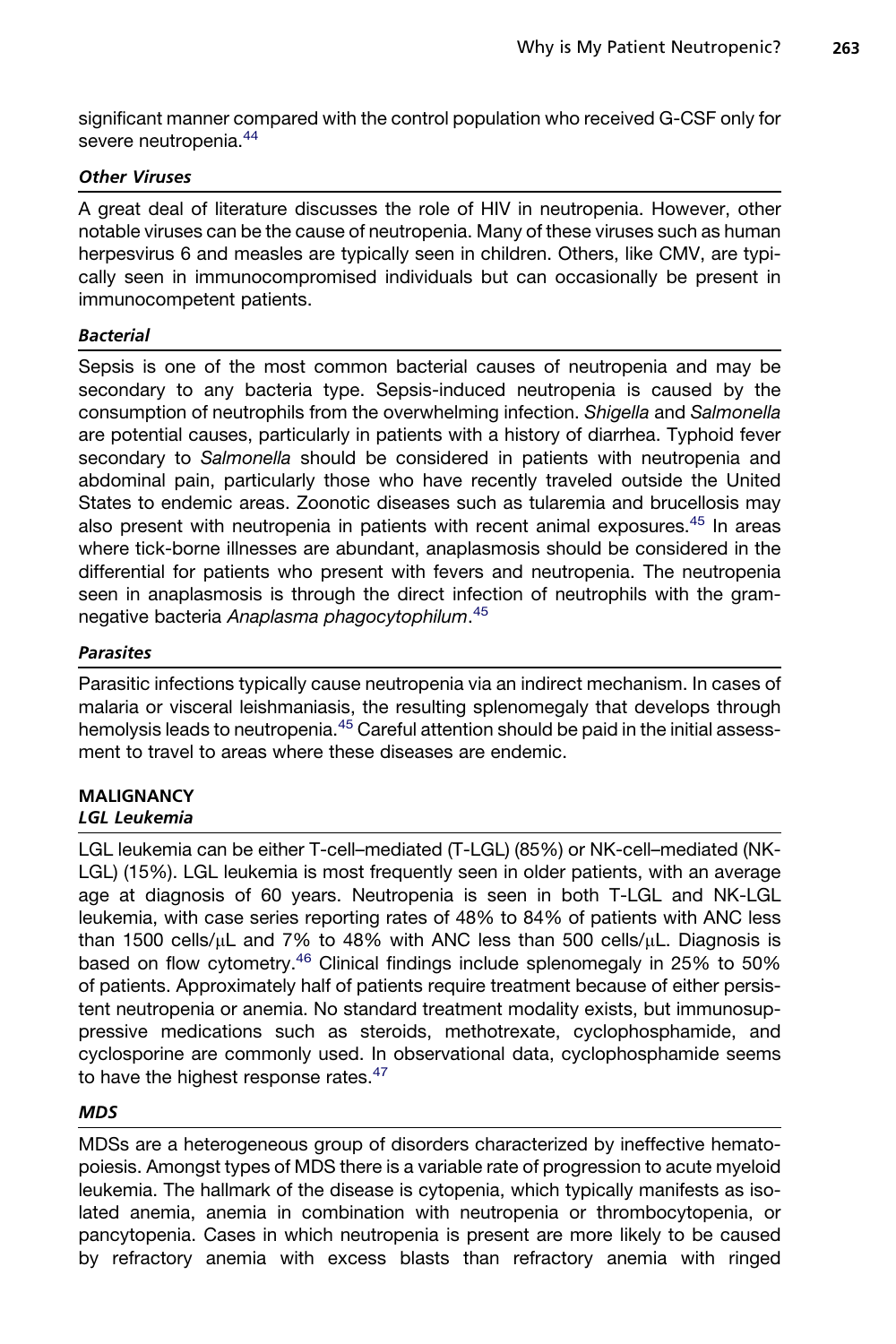<span id="page-11-0"></span>sideroblasts.<sup>[48](#page-13-0)</sup> Clues to the diagnosis are seen in the peripheral smear in the form of a macrocytic anemia and dysplastic changes in the neutrophils such as Pelger-Huetlike cells and hypogranulation. Diagnosis is confirmed through bone marrow biopsy and reveals a hyperplastic marrow with dysplastic findings in 1 or all lineages.

## SUMMARY

Neutropenia is a common reason for a hematology consultation in the outpatient and the inpatient settings. The hematology consultant needs to obtain a full patient history, which includes details about the recent period during which neutropenia occurs, the patient's own history of neutrophil counts, recent changes in medications, and symptoms suggesting potential infections, rheumatologic disorders, or malignancies. Next, the hematology consultant should perform a complete physical examination, which can frequently yield important clues to the cause of the neutropenia. The hematologist provides the critical expertise in assessment of blood morphology through a careful analysis or the peripheral blood smear. Determination of the underlying cause for neutropenia is essential, because some causes such as ethnic neutropenia and CIN carry little risk for infection, whereas others, such as SCN, LGL leukemia, and MDS, are more likely to result in infections. However, data on the management of neutropenia remain scant and additional studies are needed.

## **REFERENCES**

- 1. Bodey GP, Rodriguez V, Chang HY, et al. Fever and infection in leukemic patients: a study of 494 consecutive patients. Cancer 1978;41:1610–22.
- 2. Hsieh MM, Everhart JE, Byrd-Holt DD, et al. Prevalence of neutropenia in the U.S. population: age, sex, smoking status, and ethnic differences. Ann Intern Med 2007;146:486–92.
- 3. Shoenfeld Y, Alkan ML, Asaly A, et al. Benign familial leukopenia and neutropenia in different ethnic groups. Eur J Haematol 1988;41:273–7.
- 4. Rezvani K, Flanagan AM, Sarma U, et al. Investigation of ethnic neutropenia by assessment of bone marrow colony-forming cells. Acta Haematol 2001;105: 32–7.
- 5. Horwitz MS, Duan Z, Korkmaz B, et al. Neutrophil elastase in cyclic and severe congenital neutropenia. Blood 2007;109:1817–24.
- 6. James RM, Kinsey SE. The investigation and management of chronic neutropenia in children. Arch Dis Child 2006;91:852–8.
- 7. Klein C, Grudzien M, Appaswamy G, et al. HAX1 deficiency causes autosomal recessive severe congenital neutropenia (Kostmann disease). Nat Genet 2007; 39:86–92.
- 8. Palmblad J, Papadaki HA. Chronic idiopathic neutropenias and severe congenital neutropenia. Curr Opin Hematol 2008;15:8–14.
- 9. Boztug K, Appaswamy G, Ashikov A, et al. A syndrome with congenital neutropenia and mutations in G6PC3. N Engl J Med 2009;360:32–43.
- 10. Rosenberg PS, Zeidler C, Bolyard AA, et al. Stable long-term risk of leukaemia in patients with severe congenital neutropenia maintained on G-CSF therapy. Br J Haematol 2010;150:196–9.
- 11. Welte K, Zeidler C, Dale DC. Severe congenital neutropenia. Semin Hematol 2006;43:189–95.
- 12. Bux J, Behrens G, Jaeger G, et al. Diagnosis and clinical course of autoimmune neutropenia in infancy: analysis of 240 cases. Blood 1998;91:181–6.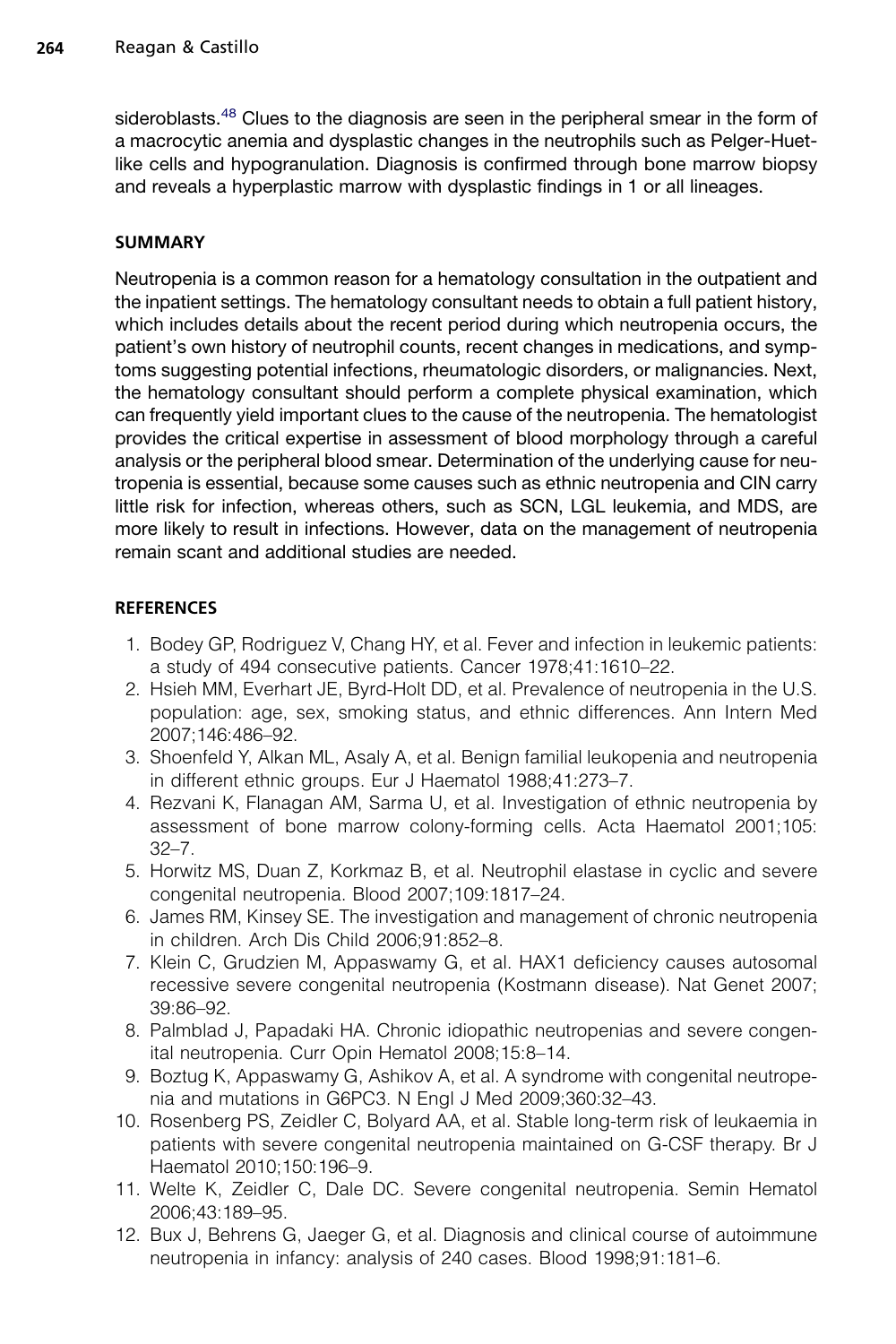- <span id="page-12-0"></span>13. Degos L, Faille A, Housset M, et al. Syndrome of neutrophil agranulocytosis, hypogammaglobulinemia, and thymoma. Blood 1982;60:968–72.
- 14. Chakupurakal G, Murrin RJA, Neilson JR. Prolonged remission of pure white cell aplasia (PWCA), in a patient with CLL, induced by rituximab and maintained by continuous oral cyclosporin. Eur J Haematol 2007;79:271–3.
- 15. Fumeaux Z, Beris P, Borisch B, et al. Complete remission of pure white cell aplasia associated with thymoma, autoimmune thyroiditis and type 1 diabetes. Eur J Haematol 2003;70:186–9.
- 16. Levitt LJ, Ries CA, Greenberg PL. Pure white-cell aplasia. N Engl J Med 1983; 308:1141–6.
- 17. Beyan E, Beyan CG, Turan M. Hematological presentation in systemic lupus erythematosus and its relationship with disease activity. Hematology 2007;12:257–61.
- 18. Dias AM, Do Couto MC, Duarte CC, et al. White blood cell count abnormalities and infections in one-year follow-up of 124 patients with SLE. Ann N Y Acad Sci 2009;1173:103–7.
- 19. Nossent J, Swaak A. Prevalence and significance of haematological abnormalities in patients with systemic lupus erythematosus. QJM 1991;80:605–12.
- 20. Martínez-Baños D, Crispín JC, Lazo-Langner A, et al. Moderate and severe neutropenia in patients with systemic lupus erythematosus. Rheumatology (Oxford) 2006;45:994–8.
- 21. Courtney PA, Crockard AD, Williamson K, et al. Increased apoptotic peripheral blood neutrophils in systemic lupus erythematosus: relations with disease activity, antibodies to double stranded DNA, and neutropenia. Ann Rheum Dis 1999;58: 309–14.
- 22. Lorand-Metze I, Carvalho MA, Costallat LT. Morphology of bone marrow in systemic lupus erythematosus. Pathologe 1994;15:292–6.
- 23. Pereira RM, Velloso ER, Menezes Y, et al. Bone marrow findings in systemic lupus erythematosus patients with peripheral cytopenias. Clin Rheumatol 1998;17: 219–22.
- 24. Kurien BT, Newland J, Paczkowski C, et al. Association of neutropenia in systemic lupus erythematosus (SLE) with anti-Ro and binding of an immunologically crossreactive neutrophil membrane antigen. Clin Exp Immunol 2000;120:209–17.
- 25. Hsieh SC, Yu HS, Lin WW, et al. Anti-SSB/La is one of the antineutrophil autoantibodies responsible for neutropenia and functional impairment of polymorphonuclear neutrophils in patients with systemic lupus erythematosus. Clin Exp Immunol 2003;131:506–16.
- 26. Vasiliu IM, Petri MA, Baer AN. Therapy with granulocyte colony-stimulating factor in systemic lupus erythematosus may be associated with severe flares. J Rheumatol 2006;33:1878–80.
- 27. Berliner N, Horwitz M, Loughran TP. Congenital and acquired neutropenia. Hematology Am Soc Hematol Educ Program 2004;63–79.
- 28. Starkebaum G, Loughran TP, Gaur LK, et al. Immunogenetic similarities between patients with Felty's syndrome and those with clonal expansions of large granular lymphocytes in rheumatoid arthritis. Arthritis Rheum 1997;40:624–6.
- 29. Newman KA, Akhtari M. Management of autoimmune neutropenia in Felty's syndrome and systemic lupus erythematosus. Autoimmun Rev 2011;10:432–7.
- 30. Eakin DL, Peake RL, Weiss GB. Effect of therapy on the neutropenia of hyperthyroidism. South Med J 1983;76:335–7, 340.
- 31. Weitzman SA, Stossel TP, Harmon DC, et al. Antineutrophil autoantibodies in Graves' disease. Implications of thyrotropin binding to neutrophils. J Clin Invest 1985;75:119–23.